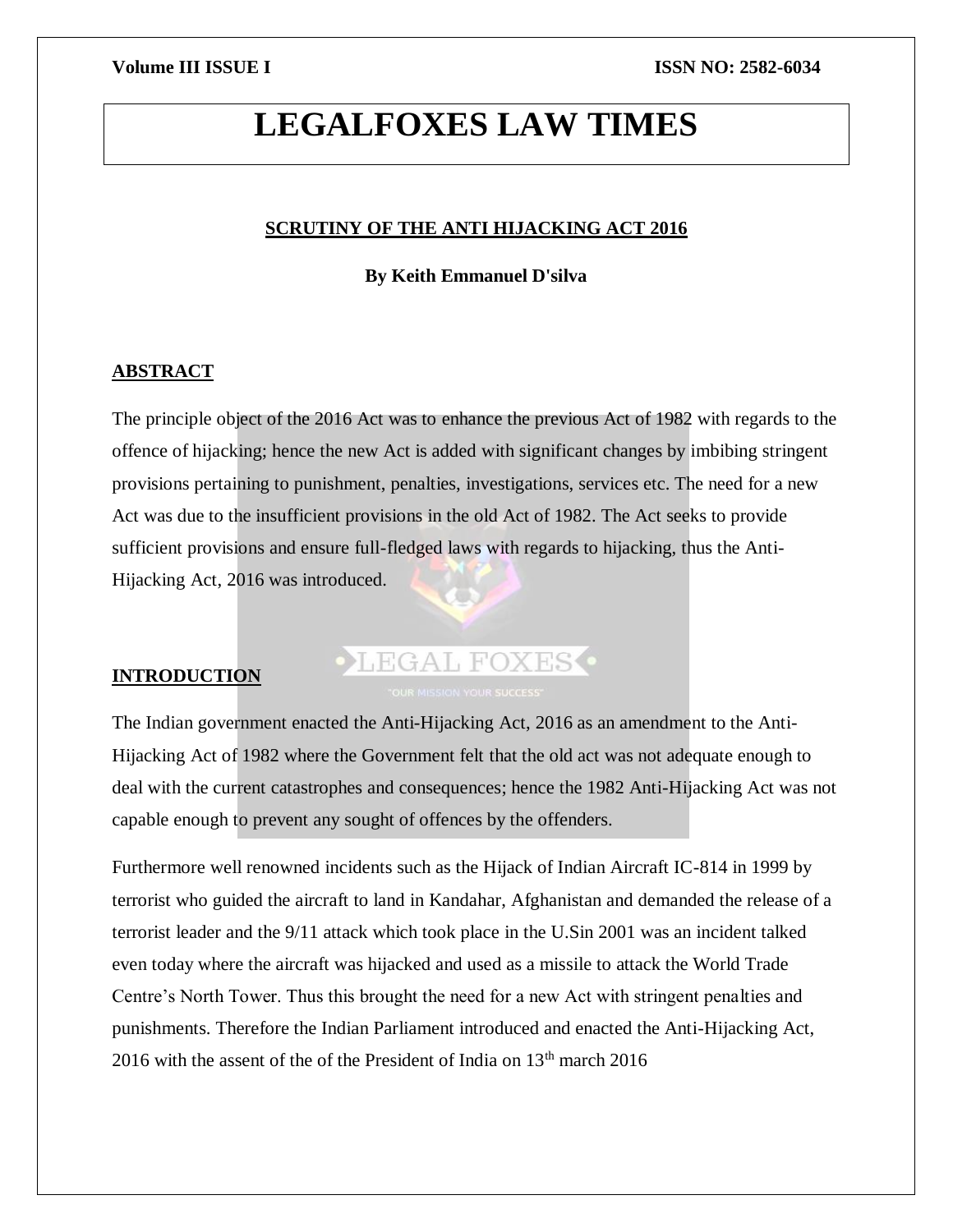The Indian government was a signatory and enacted the old Act to uphold the Hague Conventions Which was enacted to suppress Unlawful Seizure of Aircraft, but due to insufficient provisions the Indian Government enacted the Anti-Hijacking Act, 2016 in accordance with the Protocol Supplementary to the conventions of Beijing in the year 2010, where India is a Signatory.

#### **The Beijing Protocol Supplementingthe Conventions of Unlawful Seizure ofAircraft**:

The introduction and the significance of the Beijing Protocol in the year 2010, was to furthermore enhance the Hague convention which was signed on  $16<sup>th</sup>$  December 1970. The Hague convention was modified and added with more stringent punishments, investigations and prosecution and also provided criminal liability for principle of second degree offenders.

The protocol also added the various forms of hijacking which involved modern technologies as well and also expanded the jurisdiction of offence.

The protocol ensures the principles of justice, equity and good conscience and also affirms that no state shall refuse conviction becauseit's political in nature. [1]

#### **Changes Made In the New Act**

The new Act made changes within section 3 which involved the use of technologies and the offender taking control of an aircraft while not present at the time of offence and furthermore added that even a slightest treat would be declared as hijacking, in the case of **Birju Kishorekumar Salla vs. State Of Gujarat on 9 May, 2018**: The convict was a business man in Mumbai who wrote a letter stating that Bomb has been planted in the Jet Airways Flight, the crew members after been aware of the threat letter made an emergency landing , according to the JCP of Ahmedabad Crime branch, it was stated that the bomb threat letter was planted in the toilet of the aircraft by the convict and after investigation found that the convict performed such an act for ridiculous reasons and the case was given to the National Investigation Agency for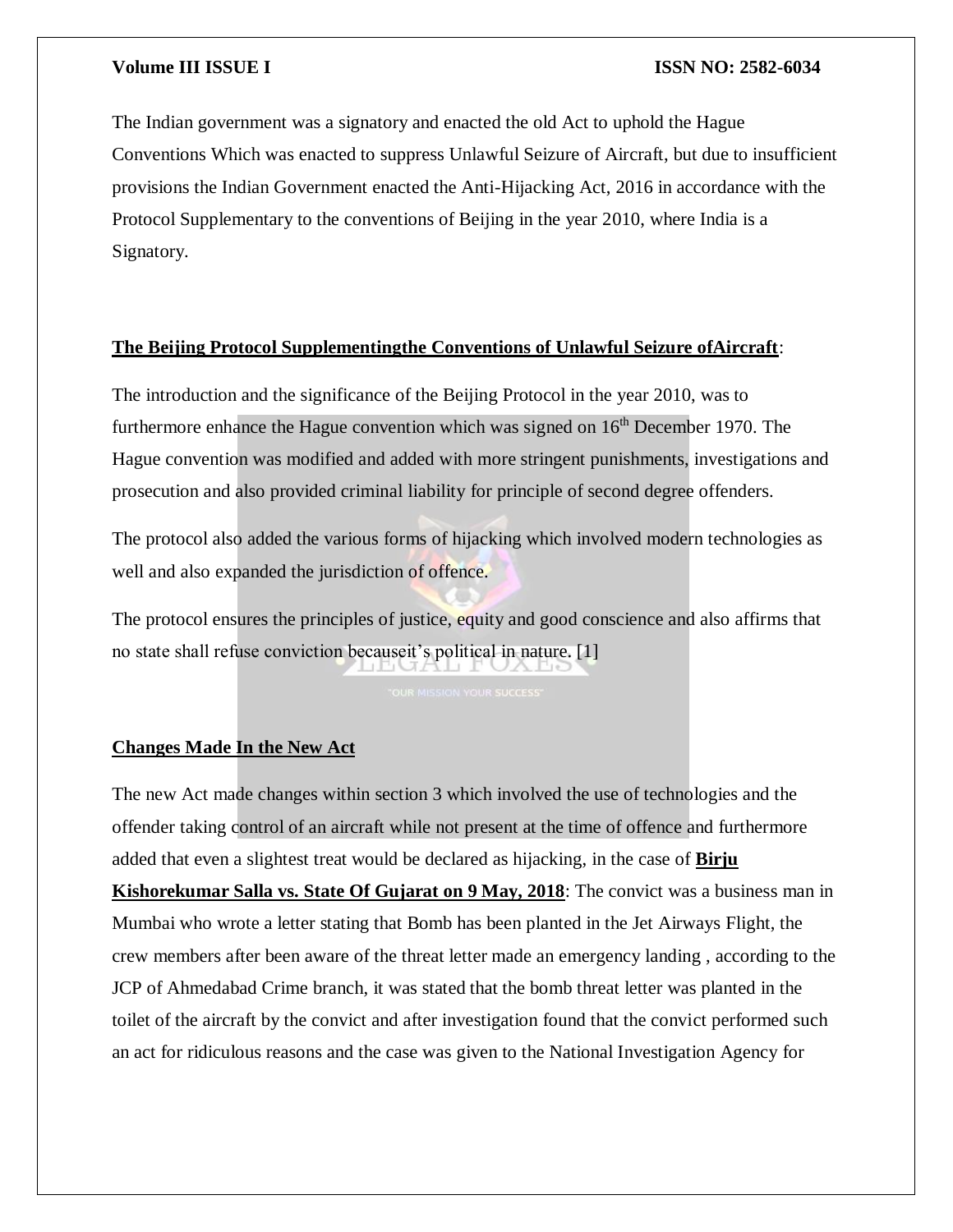investigation under the new Act, hence the said convict was sentenced for life imprisonment under the new anti-hijacking law.

If the offender commits an act which results in death of a person during hijack, the new Act provides capital punishment in such offences and upon mercy the said capital punishment may be turned into life imprisonment and the Act also provides provisions for maintaining the aircraft and keeping it I service before landing and after landing.[2]

The anti-hijacking act 2016 provides the introduction and ensures the jurisdiction of this act to the whole of India and acts committed outside India by any persons; furthermore the new Act consists of about 21 sections.

#### **Key Features ofthe New Act**

#### **Offense of Hijacking**

Under chapter 2 section3(1), States that if any person Unlawfully and intentionally seizes or takes control of an aircraft in service by force or threat, by coercion, or by any other forms of intimidation, or by any technologies; commits the offence of hijacking.[3]. Section 3(2), provides criminal liability on a person who's making threat, who may or may not commit such offence or who's unlawfully making such an act in order to create fear among the victims and also persons who are organizing and assisting other person to commit such threats or the offence of hijacking.[4]

### **Punishments in the Offense of Hijacking**

Under chapter 2 section 4 and section 5, lays down punishments for a person committing the offence of hijacking, sections 4 includes death, if the offender's act leads to dead of an hostage, officials , security personnel's or any one not involved with the offence of hijacking.

An alternative for capital punishment would be life imprisonment which means imprisonment for the remainder of the offender's natural life with fine and the movable and immovable property of such person shall be confiscated.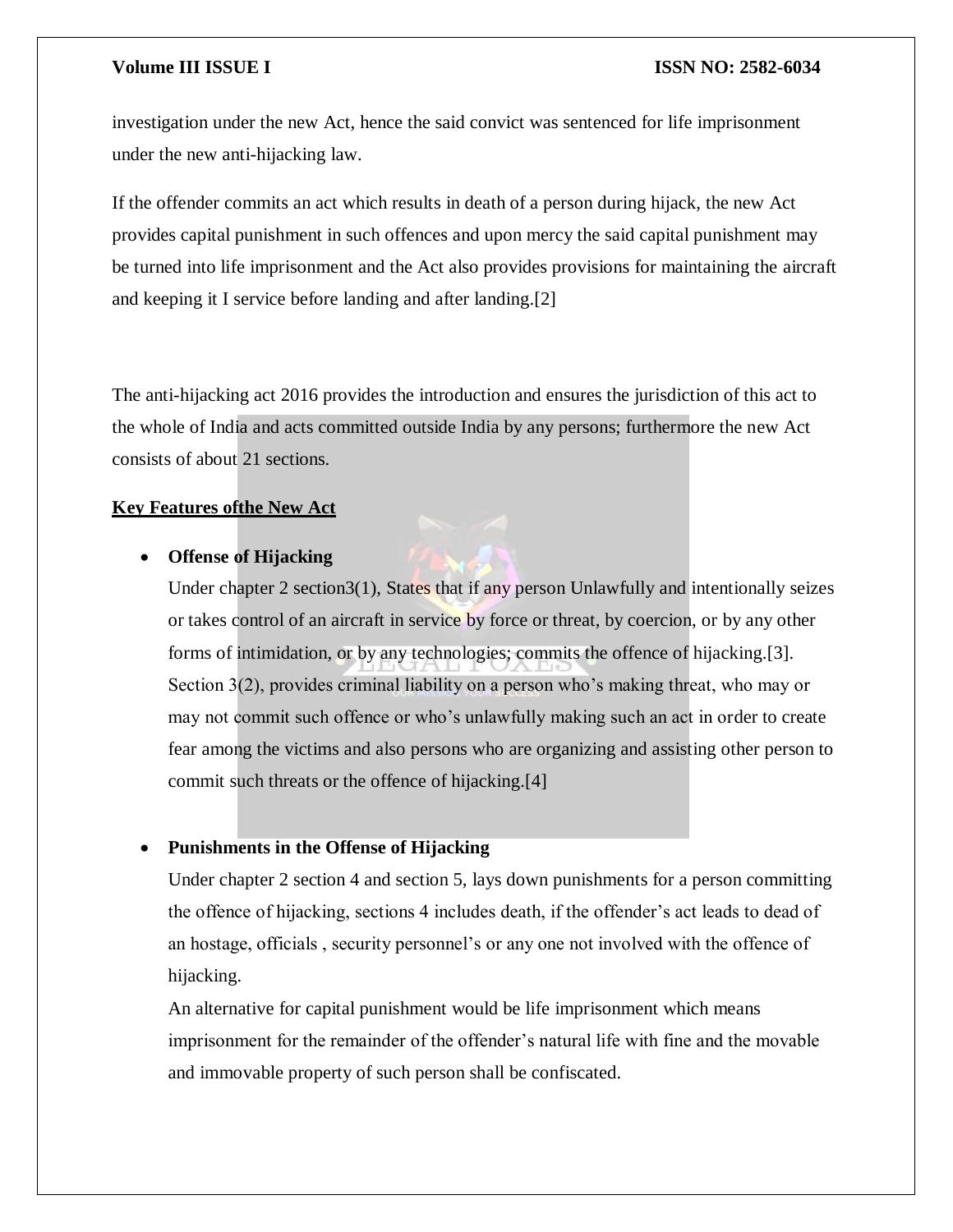Section 5, states that any person committing the offence of hijacking of an aircraft and such act resulting in violence against any passenger or crew member, shall be punished with the same punishment under any punishable law for the time being in force in India if such act had been committed in India.[5]

### **Delegating powers with regards to investigations**

Under chapter 2 Section 6(1), lays down that the Central Government may by notification, confer any Officer of the Central Government or any Officer of the agency, power of arrest, investigation and prosecution controlled by the police officer under the said Code

(2) All Officers of Police and Officers of Government are hereby required and empowered to guide the officers Central Government referred in sub section (1).

### **Jurisdiction of Offence**

Under chapter 2 section 7(1), lays down that subject to the provisions of sub-section  $(2)$ , where an offence under section 3 and under section 5 is committed outside India, the person committing such offence maybe dealt with in the same respect thereof as if such offence had been committed at any place within India at which he may be found.[6]

### **The Applicability of Criminal Procedure code**

All though there are provisions for the punishment for the unlawful commission of the offender with regards to hijacking, the procedure before the Court of law would remain the same and the Code of Criminal Procedure would be follow, since the offender is of criminal liability regardless of the hijack.

### **Shortcomings**

The 2016 Act been improved and well furnished with provisions, it's yet to be specific about multiple provisions, i.e., the definition of aircraft under section 2(b) of the Act identifies any aircraft as aircraft whether it is registered in India or not. It also excludes aircrafts which are used by Government officials which are likely to be hijacked and also hoax calls are not been specified which are prone to create stress and panic among the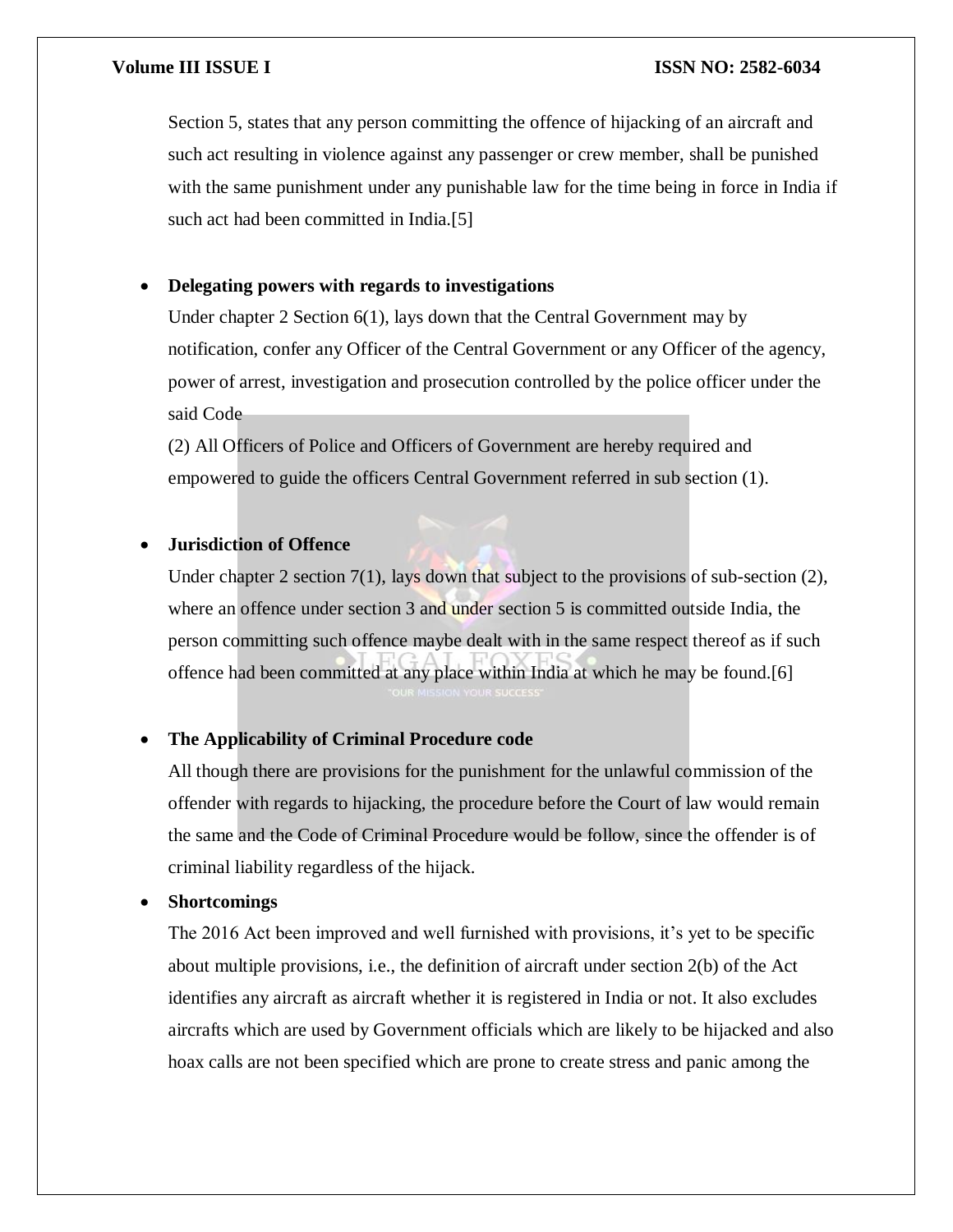victims and crew members, hence the 2016 Act needs to be more specific and include all areas of aviation into the Act.[7]

#### **Conclusion**

The Anti-Hijacking Act 2016 is way more broadened and explicitly added with significant provision which was missing in the 1982 Act. In the current decade the 2016 Act would be efficient enough to deal and face any challenges with regards to hijacking, it not only deals with hijack by offenders present but also deals with hijacks using technological means, although the new Act might need a change in the future, because noting in this world can be permanent, furthermore the new Act has enhanced the strict punishments and penalties which might create any offender to think twice before executing the offence of hijacking. To be very surprised the offence of hijacking has not happened in India after the proposal of the Anti-Hijacking Act 2016.

#### **References**



[1]I.C.A.O, CONVENTION FOR UNIFICATION OF CERTAIN RULES (June 24, 2021, 18:30 IST[\)http://www.icao.int/secretariat/legal/List%20of%20Parties/Beijing\\_Prot\\_EN.pdf](http://www.icao.int/secretariat/legal/List%20of%20Parties/Beijing_Prot_EN.pdf)

### **FGALFOXES**

[2]Deeptiman Tiwary Explained: Hijacking Act; why a hoax led to a life term (June 13, 2019, 21:02 IST) <https://indianexpress.com/article/explained/hijacking-act-why-a-hoax-led-to-a-life-term-5777795/>

[3]Diganth Raj Sehgal, An Overview of the Anti-Hijacking Act,2016 (September 12,2020) [https://blog.ipleaders.in/overview-anti-hijacking-act-](https://blog.ipleaders.in/overview-anti-hijacking-act-2016/#:~:text=The%20new%20Act%20has%20introduced,the%20landing%20of%20the%20aircraft)[2016/#:~:text=The%20new%20Act%20has%20introduced,the%20landing%20of%20the%20aircraft](https://blog.ipleaders.in/overview-anti-hijacking-act-2016/#:~:text=The%20new%20Act%20has%20introduced,the%20landing%20of%20the%20aircraft)

[4]Ministry of Civil Aviation Notification, (July 5, 2017)

[https://www.indiacode.nic.in/show-](https://www.indiacode.nic.in/show-data?actid=AC_CEN_36_56_00011_201630_1517807328179§ionId=28913§ionno=3&orderno=3)

[data?actid=AC\\_CEN\\_36\\_56\\_00011\\_201630\\_1517807328179&sectionId=28913&sectionno=3&orderno=3](https://www.indiacode.nic.in/show-data?actid=AC_CEN_36_56_00011_201630_1517807328179§ionId=28913§ionno=3&orderno=3) [5] GunmanHariramani, Analysis: The Anti-Hijacking Act, 2016 (June 14, 2020) <https://bnwjournal.com/2020/07/14/analysis-the-anti-hijacking-act-2016/>

[6] By Editor, Anti-Hijacking Act, 2016 (May 21, 2106) <https://www.scconline.com/blog/post/2016/05/21/anti-hijacking-act-2016-no-30-of-2016/>